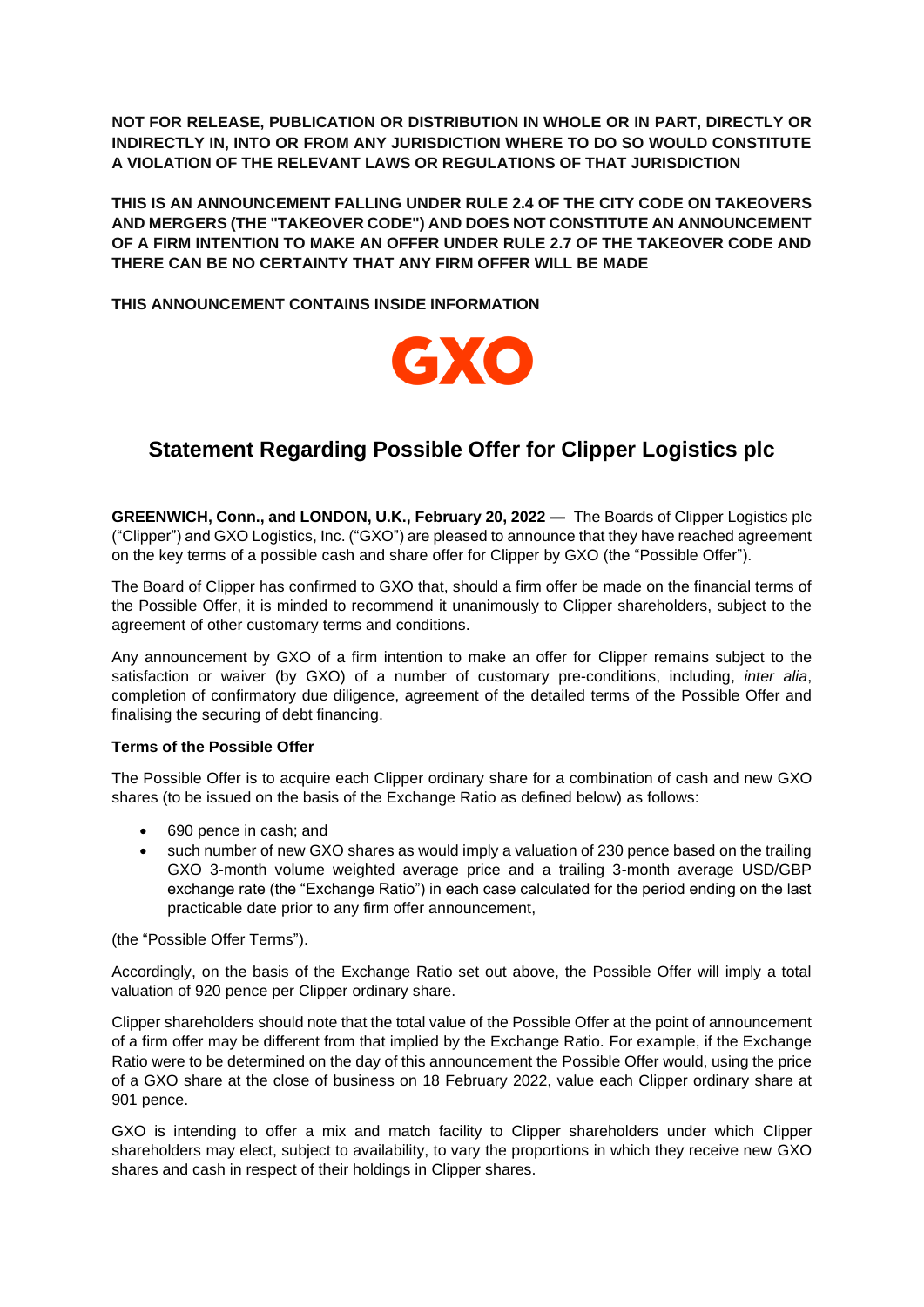GXO has received irrevocable undertakings to vote in favour of an offer (and to elect to receive 50 per cent of their consideration in shares) made on the financial terms of the Possible Offer from, in aggregate, the holders of 23,889,180 Clipper shares, representing approximately 23.31 per cent. of Clipper's issued share capital, including from Steve Parkin, Executive Chairman, Tony Mannix, CEO, and David Hodkin, CFO, in respect of their entire holdings of Clipper shares.

The irrevocable undertakings remain binding in the event of a competing offer. Full details of the irrevocable undertakings are set out below.

## **A compelling strategic combination which significantly increases the opportunities for both businesses in the high-growth e-commerce/e-fulfilment areas, creating significant value for all stakeholders:**

- Enhances GXO's position as a successful, innovative and well-capitalised pure-play logistics leader;
- Combines highly complementary service offerings, customer portfolios, and footprints in the UK and Europe, enabling significant cross selling of capabilities across a large combined customer base;
- Brings together two natural partners with a very strong cultural fit; GXO is committed to protect and build on Clipper's entrepreneurial approach for the benefit of both businesses and their employees and intends to safeguard the existing employment rights, including pension rights of Clipper employees;
- Offers significant productivity opportunities, taking advantage of technology and infrastructure overlap in the joint enterprise.

## **Benefits for GXO shareholders:**

- Enables enhanced offerings by combining GXO's complementary capabilities with Clipper's, including its technology returns and repairs expertise, enabling GXO to strengthen its offering to an expanded universe of clients in the fast-growing e-commerce/e-fulfilment area;
- Adds customers in the e-commerce/fulfilment space where GXO can leverage its existing platform to further diversify and expand its customer base;
- Significant cost synergies based on procurement, and other operational overlap that can be realised within two years from transaction close;
- Adds geographic presence in Germany and Poland as well as vertical presence in life sciences, which are key growth areas;
- Enhances GXO's ESG leadership position given Clipper's reverse logistics and circular economy offerings and its robust internal targets to minimise carbon emissions and waste;
- GXO believes the structure of the Possible Offer will allow GXO to maintain its investment grade credit rating.

## **Benefits for Clipper shareholders:**

- A highly attractive valuation, providing a material cash component, plus the opportunity for all Clipper shareholders to participate in the significant future potential upside of the combination through the ownership of GXO shares;
- Possible Offer represents a premium of approximately:
	- $\circ$  49% to the closing price of Clipper shares on 27 January 2022, the day before the Possible Offer was made;
	- o 28% to the Clipper share price of 720 pence on 10 February 2022;
	- o 32% to the Clipper 3 month volume weighted average price on 18 February 2022;
	- $\circ$  18% to the Clipper share price of 777 pence on 18 February 2022; being the last business day before this announcement.

This announcement is released by Clipper Logistics plc and contains inside information for the purposes of the Market Abuse Regulation (EU) 596/2014 ("MAR"). Upon the publication of this announcement,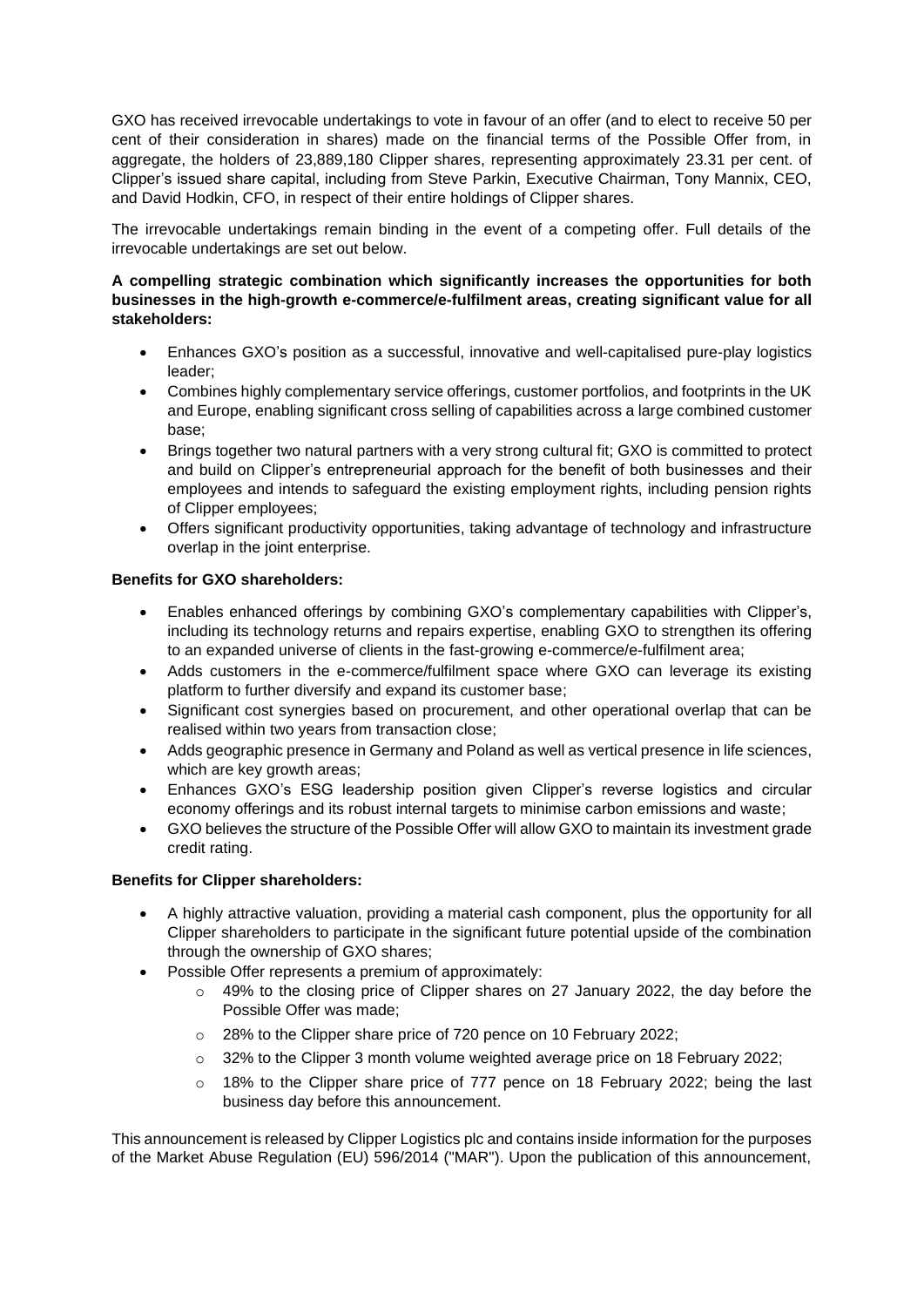this information is considered to be in the public domain. For the purposes of MAR, this announcement is being made on behalf of Clipper Logistics plc by David Hodkin, Chief Financial Officer.

### **About Clipper**

Clipper, which is premium listed on the Main Market of the London Stock Exchange, is an omni-channel retail logistics specialist, which provides value-added, consultancy-led services to its blue-chip client base. Clipper is a UK leader in its areas, with a long-standing customer base in e-fulfilment, fashion and high-value logistics.

For the six months ended 31 October 2021, 68% of Clipper's logistics revenue was generated from efulfilment and returns management activities and for the year ended 30 April 2021 93% of revenue within UK logistics was derived from open book or minimum volume guarantee contracts, giving the business a high level of contractual certainty.

Clipper has developed specialist services to support its customers in their ever-complex supply chains and to ensure that product is ready for sale in the most efficient and cost-effective manner. It has developed a high value-add electronic product repair capability, which Clipper complemented with the acquisition of Netherlands-based CE Repair as announced on 29 November 2021.

In addition to its presence in the UK, Clipper has an increasing presence in mainland Europe, with operations in Poland, Germany, the Republic of Ireland, the Netherlands and Belgium.

For the year ended 30 April 2021, Clipper generated revenue of £696 million, underlying EBITDA of £43 million on an IAS 17 basis and £82 million on an IFRS 16 basis, underlying EBIT of £31 million on an IAS 17 basis and £40 million on an IFRS 16 basis. As at 31 October 2021, Clipper had net debt of £11 million on an IAS 17 basis.

## **About GXO**

GXO is the largest pure-play contract logistics provider in the world and a foremost innovator in the logistics industry. It was a spin-off from XPO Logistics, Inc in August 2021 and is now separately listed on the New York Stock Exchange with a market capitalisation of \$9.3 billion as at close of business on 18 February 2022.

GXO provides high-value-add warehousing and distribution, order fulfilment, ecommerce, reverse logistics, and other supply chain services differentiated by its ability to deliver technology-enabled, customised solutions at scale. GXO's revenue is diversified across numerous verticals and customers, including many multinational corporations.

GXO's customers rely on it to move their goods with high efficiency through their supply chains – from the moment inbound goods arrive at its logistics sites, through fulfilment and distribution and, in an increasing number of cases, the management of returned products. GXO's customer base includes many blue-chip leaders in sectors that demonstrate high growth or durable demand over time, with significant growth potential through customer outsourcing of logistics services.

As part of its growth strategy, GXO intends to develop additional business in consumer and other verticals where it already has deep expertise, prominent customer relationships and a strong track record of successful performance. GXO also intends to expand into new verticals by leveraging its capacity and technological strengths, and by marketing the benefits of its proprietary platform for warehouse operations. GXO uses this technology to manage advanced automation, labour productivity, safety and the complex flow of goods within sophisticated logistics environments.

For the year ended 31 December 2021, GXO generated revenue of US\$7.9 billion and net income attributable to common shareholders of US\$153 million. Additional information on GXO's latest financial results can be found at [https://investors.gxo.com/.](https://investors.gxo.com/)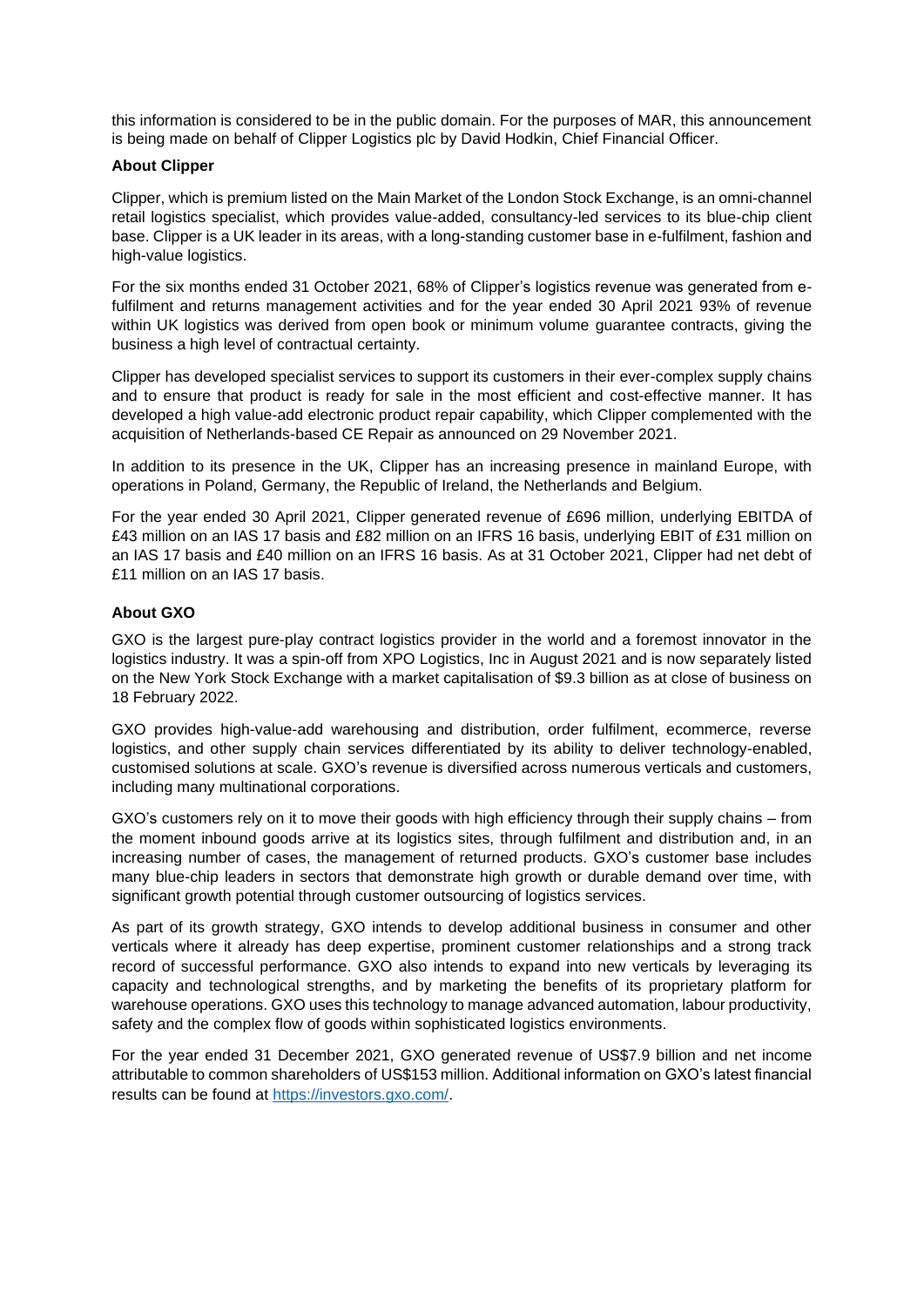#### **Important Takeover Code notes**

There is no certainty any offer will be made even if the pre-conditions are satisfied or waived.

This announcement has been made with the consent of GXO.

In accordance with Rule 2.6(a) of the Takeover Code, GXO is required, by not later than 5.00 p.m. on 20 March 2022, to either announce a firm intention to make an offer for Clipper in accordance with Rule 2.7 of the Takeover Code or announce that it does not intend to make an offer, in which case the announcement will be treated as a statement to which Rule 2.8 of the Takeover Code applies. This deadline can be extended with the consent of the Panel in accordance with Rule 2.6(c) of the Takeover Code.

GXO reserves the right to make an offer for Clipper on less favourable terms than those set out in this announcement: (i) with the agreement or recommendation of the Clipper Board; or (ii) if a third party announces a firm intention to make an offer for Clipper which, at that date, is of a value less than the value implied by the Possible Offer. GXO reserves the right to introduce other forms of consideration and/or vary the mix or composition of consideration of any offer. GXO reserves the right to implement the transaction through or together with a subsidiary of GXO or a company which will become a subsidiary of GXO. GXO reserves the right to adjust the terms of the Possible Offer to take account of the value of any dividend or other distribution which is announced, declared, made or paid by Clipper after the date of this announcement.

#### **Enquiries**

#### **GXO Media**

| Matthew Schmidt (US)<br>Kat Kalinina (UK)                                          | +1 (203) 307 2809<br>07974 594 467 |
|------------------------------------------------------------------------------------|------------------------------------|
| Rothschild & Co (Financial adviser to GXO)                                         | 020 7280 5000                      |
| <b>Neil Thwaites</b><br>Alexander Mitteregger                                      |                                    |
| <b>Numis (Financial adviser and Corporate Broker to Clipper)</b>                   | 020 7260 1000                      |
| <b>Stuart Skinner</b><br><b>Stuart Ord</b><br>Kevin Cruickshank<br>William Wickham |                                    |
| <b>Buchanan (Public Relations Advisers to Clipper)</b>                             | 07798 646 021<br>07754 941 250     |
| David Rydell<br>Stephanie Whitmore<br>Hannah Ratcliff                              |                                    |
| Sources and bases                                                                  |                                    |
| In this announcement:                                                              |                                    |

- the closing price of Clipper shares on 27 January 2022, the day before the Possible Offer was made was 617 pence;
- the Clipper 3 month volume weighted average price as at 18 February 2022 is 698.58 pence;
- on 18 February 2022 GXO's closing share price was US\$81.21 and the USD/GBP exchange rate was 0.7359;
- the trailing GXO 3-month volume weighted average price for the period up to 18 February 2022 is US\$87.42 and the trailing 3-month average USD/GBP exchange rate is 0.7436;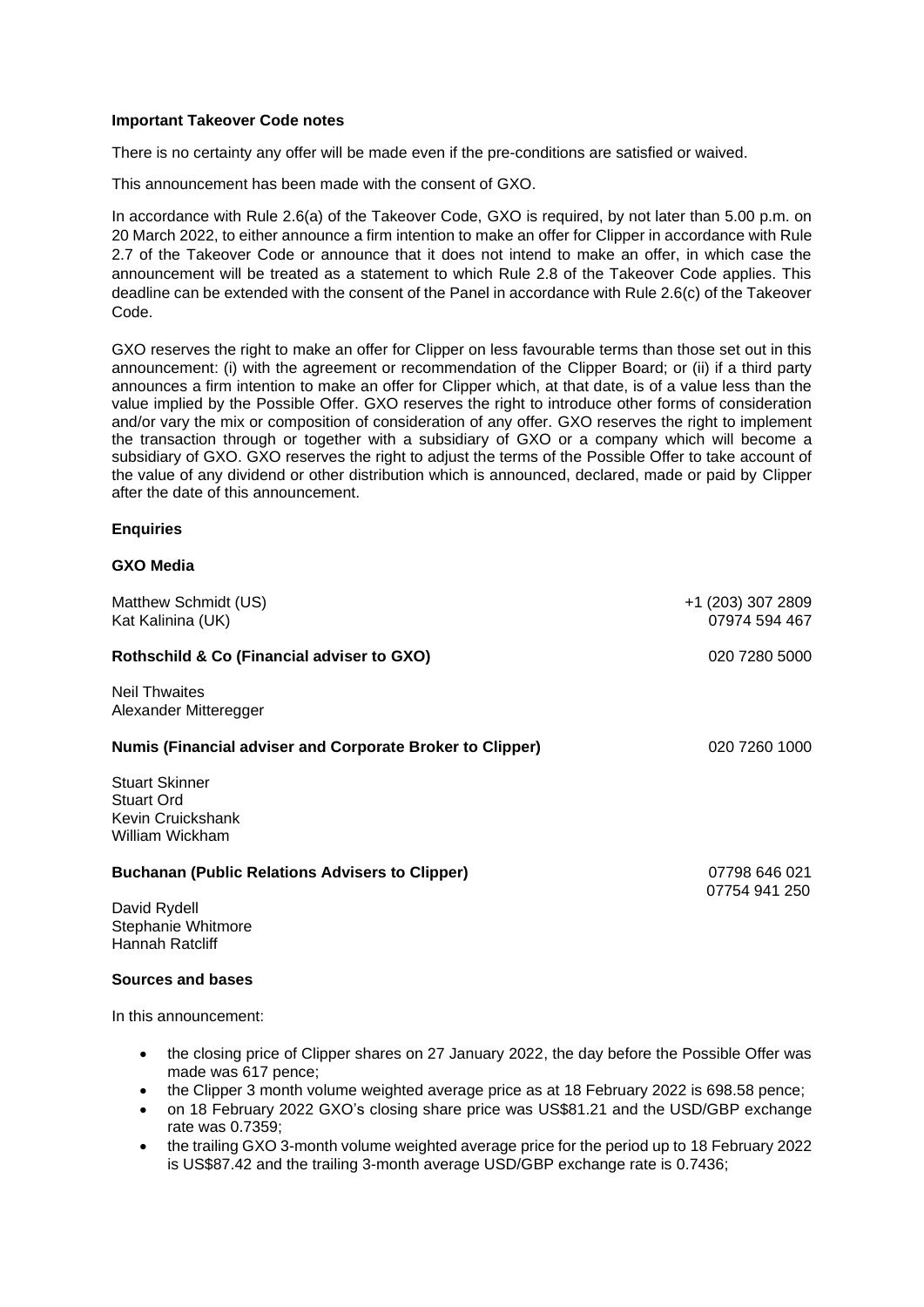• Clipper's underlying EBITDA of £82 million on an IFRS 16 basis for the year ended 30 April 2021 is calculated as underlying EBIT of £40 million plus depreciation of property, plant and equipment of £5 million plus depreciation of right-of use-assets of £36 million plus amortisation and impairment of computer software of £1 million (all on an IFRS 16 basis).

The trailing GXO 3-month volume weighted average price and the trailing 3-month average USD/GBP exchange rate used to determine the Exchange Ratio will be derived from Bloomberg based on the period of 3 calendar months up to the last practicable date prior to any firm offer announcement.

#### **Important notice related to financial advisers**

N.M. Rothschild & Sons Limited ("Rothschild & Co"), which is authorised and regulated by the Financial Conduct Authority in the United Kingdom, is acting exclusively for GXO and for no one else in connection with the subject matter of this announcement and will not be responsible to anyone other than GXO for providing the protections afforded to its clients or for providing advice in connection with the subject matter of this announcement.

Numis Securities Limited ("Numis"), which is authorised and regulated in the United Kingdom by the Financial Conduct Authority, is acting as Financial Adviser exclusively for Clipper and no one else in connection with the matters set out in this announcement and will not regard any other person as its client in relation to the matters in this announcement and will not be responsible to anyone other than Clipper for providing the protections afforded to clients of Numis, nor for providing advice in relation to any matter referred to herein.

#### **Disclosure requirements of the Code**

Under Rule 8.3(a) of the Takeover Code, any person who is interested in 1% or more of any class of relevant securities of an offeree company or of any securities exchange offeror (being any offeror other than an offeror in respect of which it has been announced that its offer is, or is likely to be, solely in cash) must make an Opening Position Disclosure following the commencement of the offer period and, if later, following the announcement in which any securities exchange offeror is first identified. An Opening Position Disclosure must contain details of the person's interests and short positions in, and rights to subscribe for, any relevant securities of each of (i) the offeree company and (ii) any securities exchange offeror(s). An Opening Position Disclosure by a person to whom Rule 8.3(a) applies must be made by no later than 3.30 pm (London time) on the 10th business day following the commencement of the offer period and, if appropriate, by no later than 3.30 pm (London time) on the 10th business day following the announcement in which any securities exchange offeror is first identified. Relevant persons who deal in the relevant securities of the offeree company or of a securities exchange offeror prior to the deadline for making an Opening Position Disclosure must instead make a Dealing Disclosure.

Under Rule 8.3(b) of the Takeover Code, any person who is, or becomes, interested in 1% or more of any class of relevant securities of the offeree company or of any securities exchange offeror must make a Dealing Disclosure if the person deals in any relevant securities of the offeree company or of any securities exchange offeror. A Dealing Disclosure must contain details of the dealing concerned and of the person's interests and short positions in, and rights to subscribe for, any relevant securities of each of (i) the offeree company and (ii) any securities exchange offeror, save to the extent that these details have previously been disclosed under Rule 8. A Dealing Disclosure by a person to whom Rule 8.3(b) applies must be made by no later than 3.30 pm (London time) on the business day following the date of the relevant dealing.

If two or more persons act together pursuant to an agreement or understanding, whether formal or informal, to acquire or control an interest in relevant securities of an offeree company or a securities exchange offeror, they will be deemed to be a single person for the purpose of Rule 8.3.

Opening Position Disclosures must also be made by the offeree company and by any offeror and Dealing Disclosures must also be made by the offeree company, by any offeror and by any persons acting in concert with any of them (see Rules 8.1, 8.2 and 8.4).

Details of the offeree and offeror companies in respect of whose relevant securities Opening Position Disclosures and Dealing Disclosures must be made can be found in the Disclosure Table on the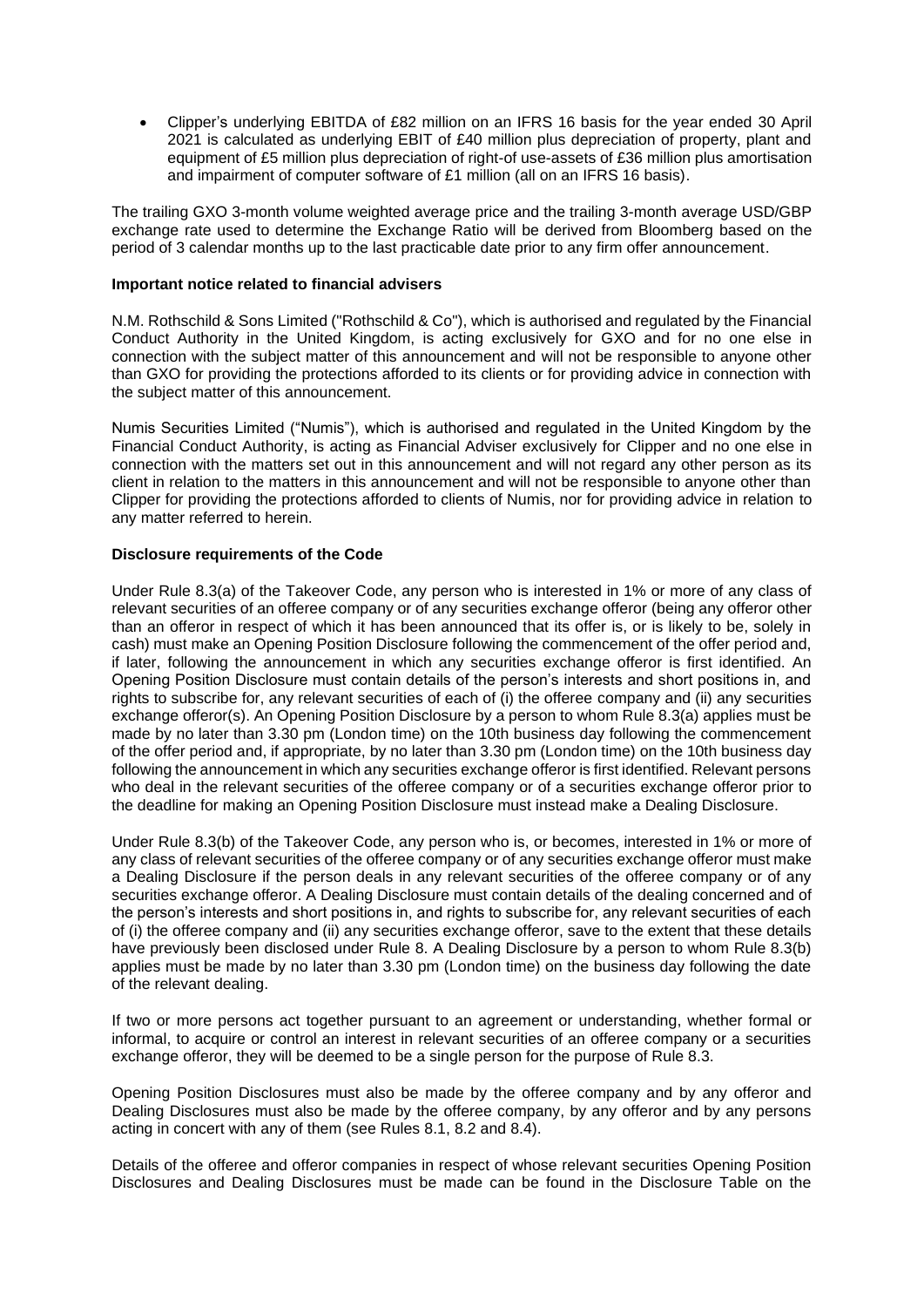Takeover Panel's website at [www.thetakeoverpanel.org.uk,](http://www.thetakeoverpanel.org.uk/) including details of the number of relevant securities in issue, when the offer period commenced and when any offeror was first identified. You should contact the Panel's Market Surveillance Unit on +44 (0)20 7638 0129 if you are in any doubt as to whether you are required to make an Opening Position disclosure or a dealing disclosure.

#### **Rule 26.1 disclosure**

In accordance with Rule 26.1 of the Takeover Code, a copy of this announcement will be available (subject to certain restrictions relating to persons resident in restricted jurisdictions) at [www.clippergroup.co.uk](http://www.clippergroup.co.uk/) by no later than 12 noon (London time) on the business day following the date of this announcement. The content of the website referred to in this announcement is not incorporated into and does not form part of this announcement.

In accordance with Rule 26.1 of the Takeover Code, a copy of this announcement will be available (subject to certain restrictions relating to persons resident in restricted jurisdictions) at www.GXO.com by no later than 12 noon (London time) on the business day following the date of this announcement. The content of the website referred to in this announcement is not incorporated into and does not form part of this announcement.

#### **Rule 2.9 information**

In accordance with Rule 2.9 of the Takeover Code, as at the close of business on 18 February Clipper's issued share capital consisted of 102,463,083 ordinary shares of 0.05 pence each (and Clipper does not hold any shares in treasury). The International Securities Identification Number for Clipper's ordinary shares is GB00BMMV6B79.

#### **Additional Information**

This announcement is not intended to, and does not, constitute or form part of any offer, invitation or the solicitation of an offer to purchase, otherwise acquire, subscribe for, sell or otherwise dispose of, any securities, or the solicitation of any vote or approval in any jurisdiction, pursuant to this announcement or otherwise. Any offer, if made, will be made solely by certain offer documentation which will contain the full terms and conditions of any offer, including details of how it may be accepted. The distribution of this announcement in jurisdictions other than the United Kingdom and the availability of any offer to shareholders of Clipper who are not resident in the United Kingdom may be affected by the laws of relevant jurisdictions. Therefore any persons who are subject to the laws of any jurisdiction other than the United Kingdom or shareholders of Clipper who are not resident in the United Kingdom will need to inform themselves about, and observe any applicable requirements.

## **Notice to US Clipper Shareholders**

In accordance with normal UK practice and pursuant to Rule 14e-5(b) of the US Exchange Act, Offeror or its nominees, or its brokers (acting as agents), may from time to time make certain purchases of, or arrangements to purchase, Offeree Shares outside the United States, other than pursuant to the Offer, before or during the period in which the Offer, if made, remains open for acceptance. These purchases may occur either in the open market at prevailing prices or in private transactions at negotiated prices. Any information about such purchases will be disclosed as required in the United Kingdom, will be reported to a Regulatory Information Service and will be available on the London Stock Exchange website, [www.londonstockexchange.com.](http://www.londonstockexchange.com/)

This announcement is not an offer of securities for sale in the United States. No offer of securities shall be made in the United States absent registration under the U.S. Securities Act of 1933, as amended the "'Securities Act"), or pursuant to an exemption from, or in a transaction not subject to, such registration requirements. Any securities issued as part of a transaction are anticipated to be issued in reliance upon available exemptions from such registration requirements pursuant to Section 3(a)(10) of the Securities Act. Any transaction will be made solely by means of a scheme document published by Clipper, or (if applicable) pursuant to an offer document to be published by GXO, which (as applicable) would contain the full terms and conditions of the transaction. Any decision in respect of, or other response to, the transaction, should be made only on the basis of the information contained in such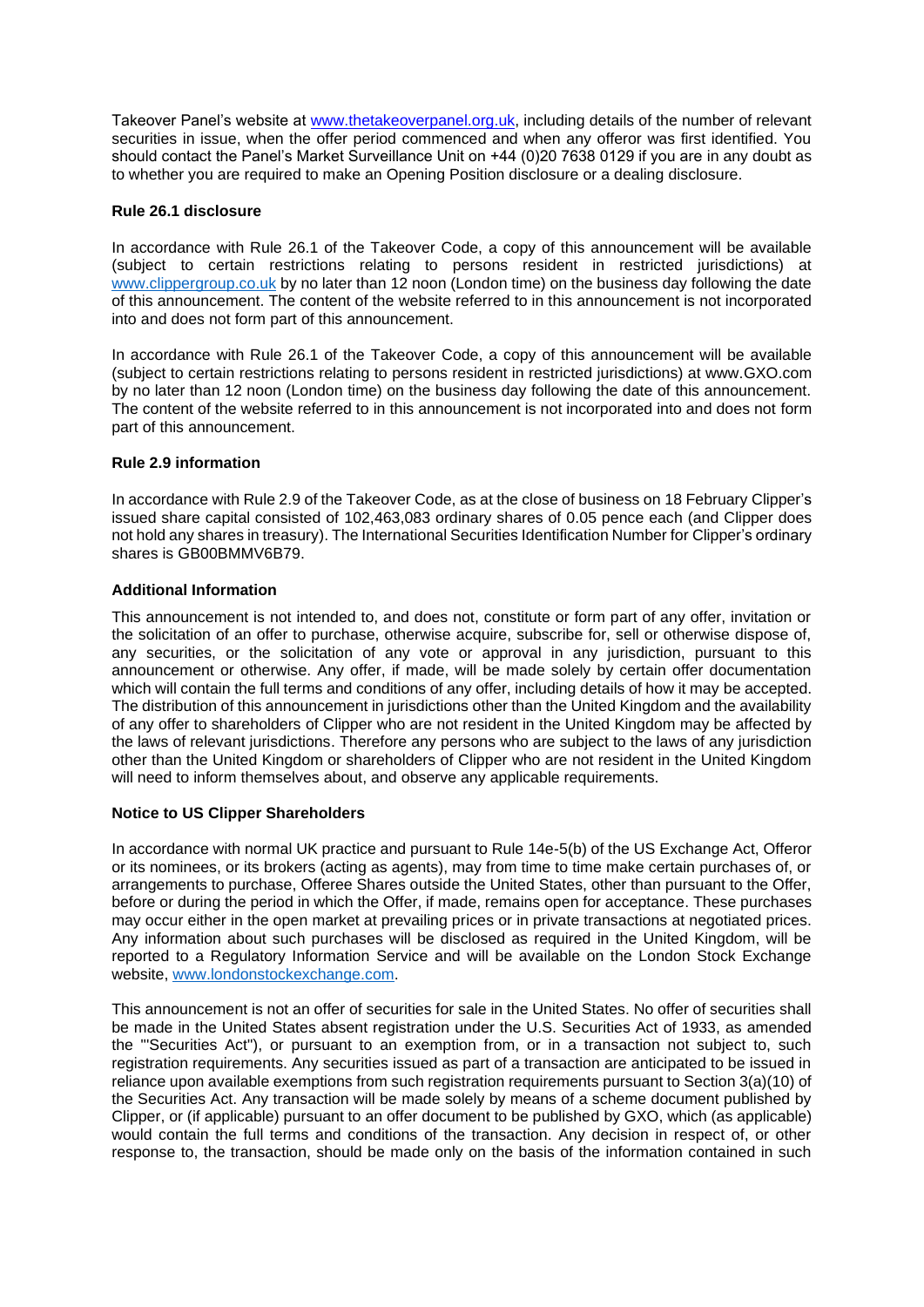document(s). If GXO ultimately seeks to implement the transaction by way of a takeover offer, that offer will be made in compliance with applicable US laws and regulations.

## **Forward looking statements**

This document contains "forward-looking statements". These statements are based on the current expectations of the management of GXO and/or Clipper and are naturally subject to uncertainty and changes in circumstances. The forward-looking statements contained in this document include statements relating to the expected effects of the Offer on Clipper and/or GXO, the expected timing and scope of the Offer, and other statements other than historical facts. Forward-looking statements include statements typically containing words such as "will", "may", "should", "believe", "intends", "expects", "anticipates", "targets", "estimates" and words of similar import. Although Clipper and/or GXO believes that the expectations reflected in such forward-looking statements are reasonable, Clipper and/or GXO can give no assurance that such expectations will prove to be correct. By their nature, forward-looking statements involve risk and uncertainty because they relate to events and depend on circumstances that will occur in the future. There are a number of factors that could cause actual results and developments to differ materially from those expressed or implied by such forward looking statements. These factors include: local and global political, business and economic conditions, including changes in the financial markets; significant price discounting by competitors; changes in consumer habits and preferences; foreign exchange rate fluctuations and interest rate fluctuations (including those from any potential credit rating decline); legal or regulatory developments and changes; the outcome of any litigation; the impact of any acquisitions or similar transactions; competitive product and pricing pressures; success of business and operating initiatives; changes in the level of capital investment; market related risks and developments pertaining to the industry in which Clipper operates; the impact of external events, such as pandemics or natural disasters, including the ongoing impact of COVID-19 and changes to current expectations as to the rate of economic recovery therefrom; and the impact of a cyber security breach. Other unknown or unpredictable factors could cause actual results to differ materially from those in the forward-looking statements. Given these risks and uncertainties, investors should not place undue reliance on forward-looking statements as a prediction of actual results. Neither Clipper and/or GXO nor any of its affiliated companies undertakes any obligation to update or revise forward-looking statements, whether as a result of new information, future events or otherwise, except to the extent legally required.

#### **Details of irrevocable undertakings**

The following Clipper shareholders have given irrevocable undertakings to GXO to (i) vote in favour of the Possible Offer at any court meeting (or, in the event that the Possible Offer is implemented by way of a takeover offer rather than a scheme of arrangement, accept the takeover offer); and (ii) elect to receive 50 per cent. of their consideration in new GXO shares, in relation to the following Clipper shares:

| <b>Name</b>         | <b>Number of Clipper shares</b><br>held directly or<br>beneficially | Percentage of issued ordinary share<br>capital of Clipper |
|---------------------|---------------------------------------------------------------------|-----------------------------------------------------------|
| <b>Steve Parkin</b> | 15,128,000                                                          | 14.76%                                                    |
| Sean Fahey          | 4,070,000                                                           | 3.97%                                                     |
| Gurnaik Chima       | 3,000,000                                                           | 2.93%                                                     |
| George Turner       | 650,428                                                             | 0.63%                                                     |
| David Hodkin        | 600,376                                                             | 0.59%                                                     |
| <b>Tony Mannix</b>  | 440,376                                                             | 0.43%                                                     |

The obligations of the relevant Clipper Shareholders under the irrevocable undertakings shall remain binding in the event of a competing offer for Clipper and shall only cease to be binding if:

• an announcement by GXO of a firm intention to make an offer for Clipper is not released by 7 a.m. on 15 April 2022 or such later date as GXO and Clipper may agree;